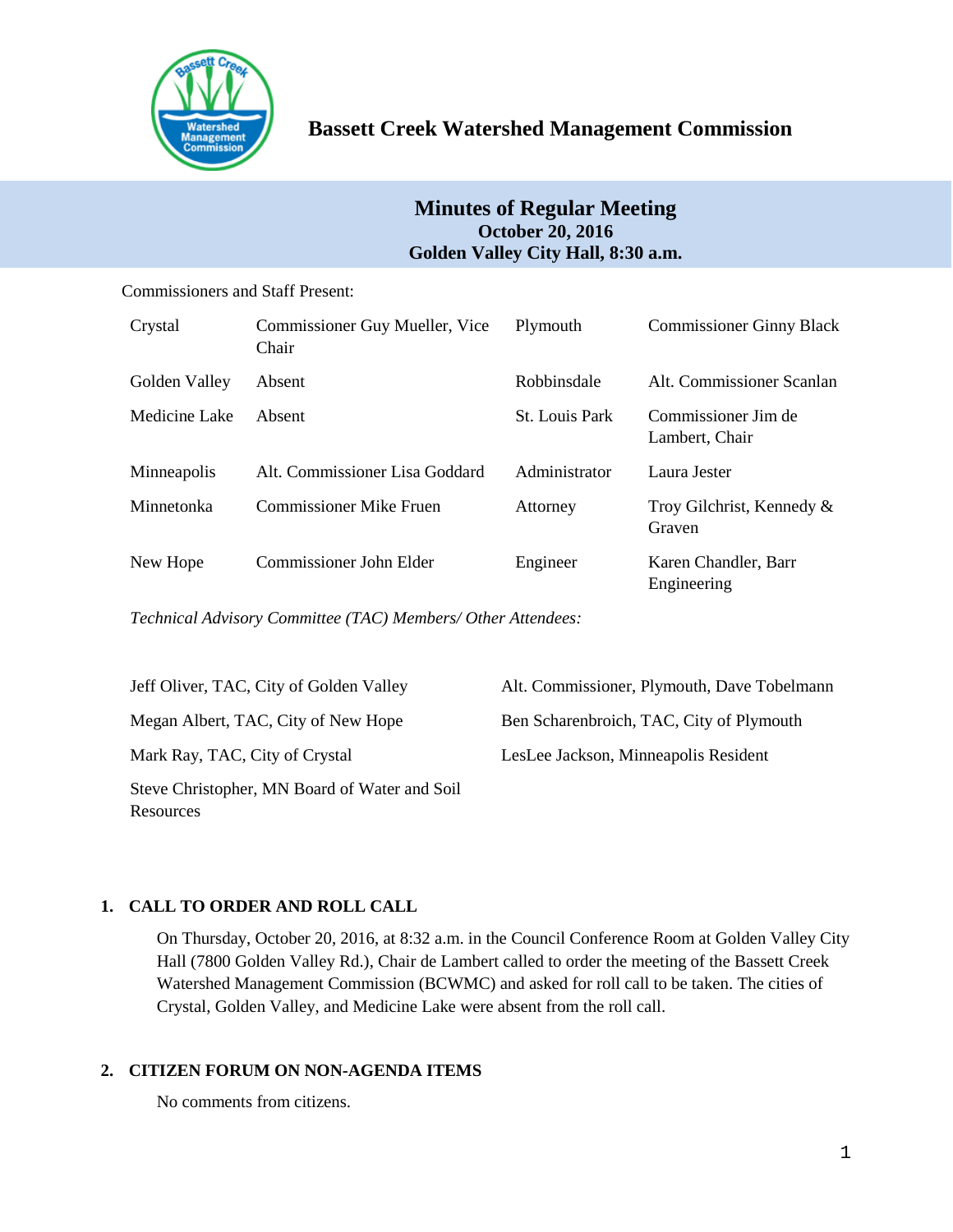## **3. APPROVAL OF AGENDA**

**MOTION:** Commissioner Black moved to approve the agenda. Commissioner Elder seconded the motion. Upon a vote, the motion carried 6-0. [Cities of Crystal, Golden Valley, and Medicine Lake were absent from the vote.]

## **4. CONSENT AGENDA**

**MOTION:** Commissioner Black moved to approve the consent agenda. Commissioner Elder seconded the motion. Upon a vote, the motion carried 6-0. [Cities of Crystal, Golden Valley, and Medicine Lake were absent from the vote.]

[The following items were approved as part of the consent agenda: the September 15, 2016, Commission Meeting Minutes, the October 2016 Financial Report, the payment of invoices, and setting a November or December TAC meeting.]

The general and construction account balances reported in the October 2016 Financial Report are as follows:

| <b>Checking Account Balance</b>             | \$545,568.45     |
|---------------------------------------------|------------------|
| TOTAL GENERAL FUND BALANCE                  | \$545,568.45     |
| TOTAL CASH & INVESTMENTS ON-HAND (10/11/16) | \$2,855,074.44   |
| CIP Projects Levied – Budget Remaining      | \$3,967,010.19   |
| <b>Closed Projects Remaining Balance</b>    | (\$1,111,935.75) |
| 2011-2015 Anticipated Tax Levy Revenue      | \$6,710.47       |
| 2016 Anticipated Tax Levy Revenue           | \$601,430.96     |
| <b>Anticipated Closed Project Balance</b>   | \$503,794.32     |

#### **5. BUSINESS**

**A. Receive Update on Minnesota Buffer Initiative from Board of Water and Soil Resources** Administrator Jester introduced Steve Christopher with the Minnesota Board of Water and Soil Resources (BWSR) who gave a report on the new Minnesota Buffer Initiative. Mr. Christopher reported that 50-foot buffers must be installed along public waters by November 1, 2017 and 16.5-foot buffers must be installed along public ditches by November 1, 2018. He noted that if the shoreline is used for recreation (such as beaches or boat landings) and/or if the shoreline is already regulated through a shoreland ordinance, then it already meets the requirements of the law. Mr. Christopher noted that the "MS4 exemption" is really more of an "already compliant" indication rather than an exemption. He noted that because cities must already enforce a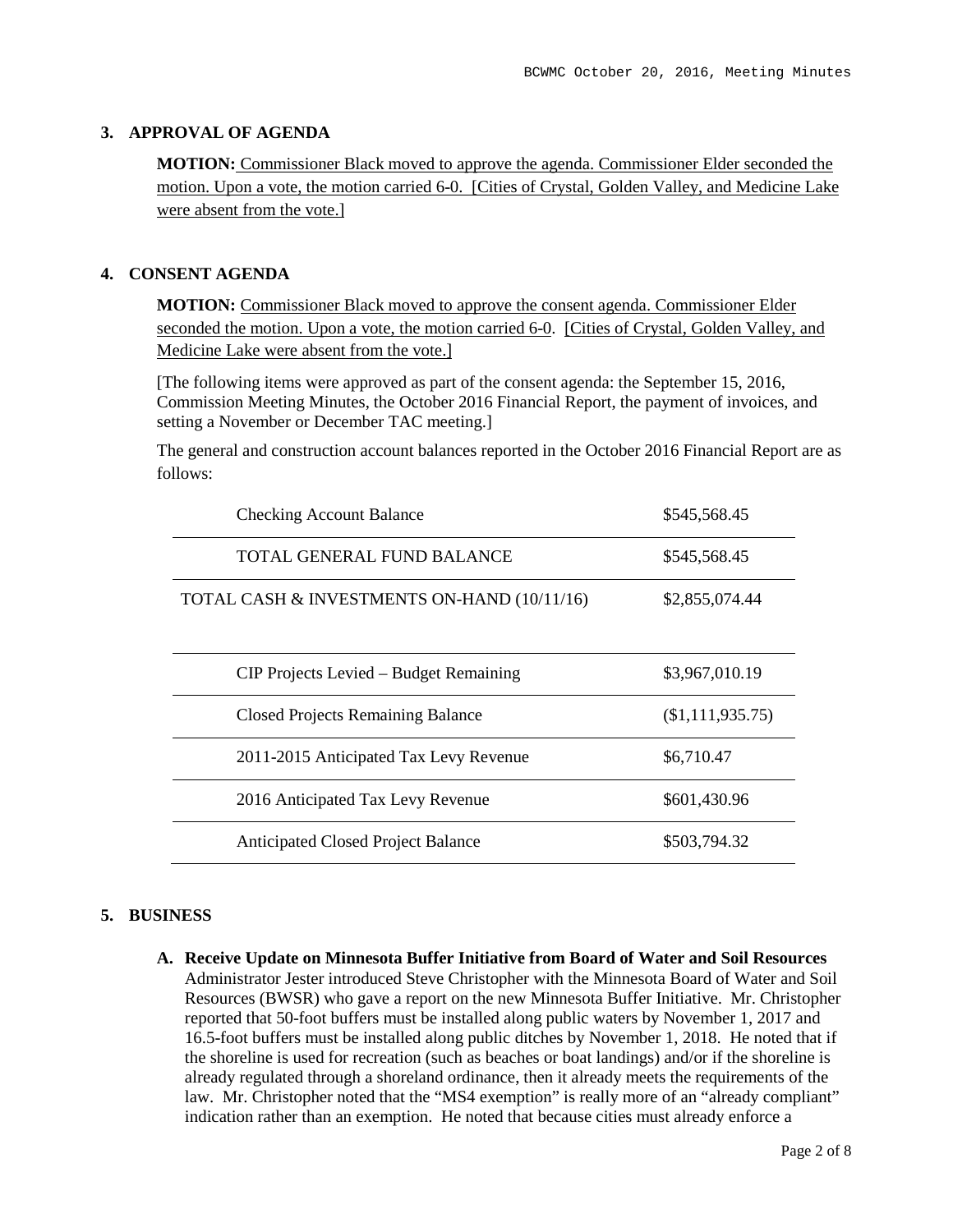shoreland ordinance, that there are likely no areas within the watershed that are not already compliant.

There were questions from Commissioners and staff. Mr. Christopher noted that enforcement of the State buffer law will be done by the county or by BWSR. He also confirmed that current city shoreland ordinances do not need to be amended if they are as strict or stricter than the Department of Natural Resources shoreland regulations (which should be the case in all cities).

#### [Commissioner Mueller arrives.]

Mr. Christopher noted that Hennepin County staff will be developing a map of the watershed indicating where (if) there is non-compliance with the buffer law. Commission legal counsel Gilchrist confirmed that city shoreland ordinances cover all public waters including streams. There was also confirmation that the public ditches within the watershed (which include parts of the Main Stem of Bassett Creek) are covered by city shoreland ordinances.

LesLee Jackson, a resident of Minneapolis studying water resources at the University of Minnesota, asked about erosion control at construction sites, indicating that more should be done to control the erosion she's witnessed at various sites. Alt. Commissioner Goddard noted that the State's Buffer Initiative is aimed at curbing erosion in agricultural areas and that construction sites are regulated by cities following State erosion control requirements. She noted that concerns about a particular construction site should be taken to city staff who can inspect the site and address erosion issues with the contractor on site.

There were further comments from Ms. Jackson regarding her concerns for water quality and flooding in Bassett Creek in her neighborhood. Commissioner Black noted that water regulations can be confusing but that it's good to have engaged citizens bringing concerns to the appropriate authorities.

#### **B. Consider Technical Advisory Committee (TAC) Recommendations**

Administrator Jester reported that the TAC met on October  $6<sup>th</sup>$  to discuss a variety of topics. She walked through TAC recommendations per topic:

#### **i. MDNR Buffer Map**

Administrator Jester noted that in July the Minnesota Department of Natural Resources (MDNR) published the official buffer map indicating where the new State Buffer Law (from the discussion in 5A) would be applied. She noted the map includes all of the BCWMC's priority waterbodies plus 12 additional DNR public waters. She noted that the law recognizes that "other watercourses" (such as streams or ditches; not lakes or wetlands) which are not found on the MDNR Buffer Protection Map may benefit from the installation of buffers and that Hennepin County is seeking input from watershed organizations regarding whether or not "other watercourses" should be included on the map.

Administrator Jester reported that the TAC reviewed the map and recommends that the Commission provide input to the County stating that there are no additional watercourses within the BCWMC that should be included on the buffer map. Commissioners agreed with the TAC's recommendation.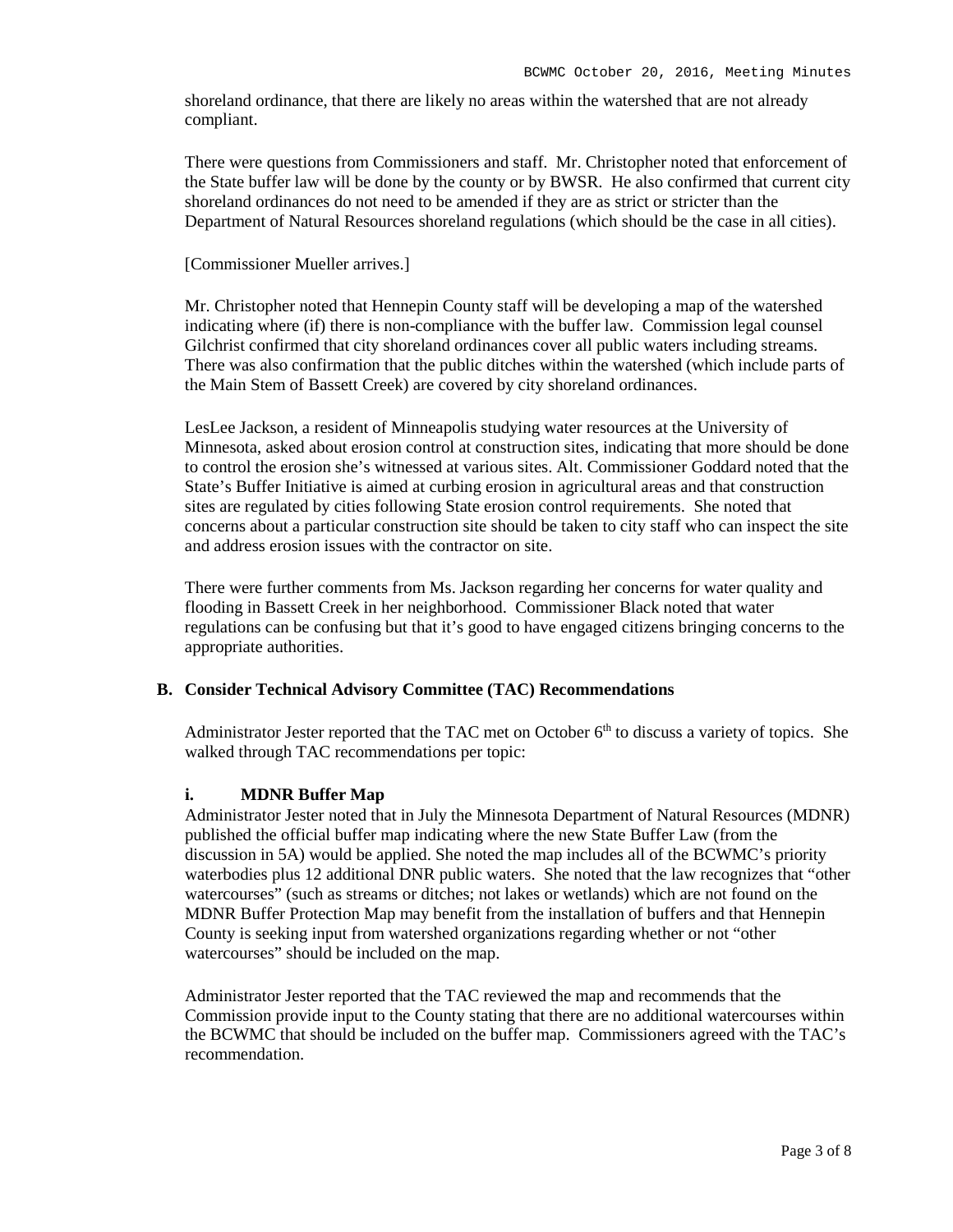## **ii. Checklist of BCWMC Policy Implementation by Cities**

Administrator Jester reported that per the BCWMC Watershed Plan, the BCWMC is to annually evaluate member cities' compliance with the goals and policies of the Plan. She noted that staff developed a checklist for cities to indicate what activities were completed, started, or not done. She reported that the TAC recommends that the BCWMC use the checklist to gather input from the cities on the implementation of BCWMC policies, without requiring cities to complete the "optional items" section of the list. The TAC further recommends that the checklist be sent to cities in early December of each year for feedback on that calendar year's activities such that data could be compiled in the first quarter of the following year and used in the BCWMC annual report. She also reported that the Commission Engineer will be developing a list of items for member cities that are required to be included in local water management plans.

Commissioners noted that a checklist was a good idea and agreed with the TAC's recommendation.

## **iii. Guidance for Using Request for Proposals (RFP) Process**

Administrator Jester reminded the group that at their meeting on August 18th, the Commission approved the Budget Committee's recommendation to get input and recommendations from the TAC on a process and/or policy related to when and how to go through an RFP process. She reported that the TAC discussed several aspects of the issue and forwards the following recommendations:

- a. The TAC recommends that the following projects, programs, or activities should only be performed by the Commission Engineer:
	- Flood Control Project inspections
	- Development reviews
	- CIP project reviews (50% plans, 90% plans, final plans)
	- XP-SWMM model maintenance and updates
	- P8 model maintenance and updates
	- Watershed-wide total maximum daily load study (TMDL)
	- Local water management plan reviews- except when Barr Engineering develops the local water management plan for the city. In this case, the TAC recommended using a different firm to review the city's plan but does not recommend using an RFP process for this simple task.

Commissioner Black asked about the possible need for outside review of CIP project designs if Barr Engineering is the firm designing the project. Administrator Jester explained that if the Commission Engineer (Barr) designs the project, then no outside review is needed because review of the designs is only needed to make sure plans follow Commission policies and the desires of the Commission as stated and discussed during approval of the feasibility study and selection of options.

- b. The TAC recommends that the types of projects that could warrant seeking proposals from others include:
	- Routine lake monitoring
	- Routine stream monitoring
	- WOMP sample collection  $&$  equipment maintenance
	- WOMP flow analysis and data analysis
	- Specific studies (such as localized TMDLs, CIP effectiveness monitoring, AIS pathways analysis, subwatershed analysis, resource management plans, etc.)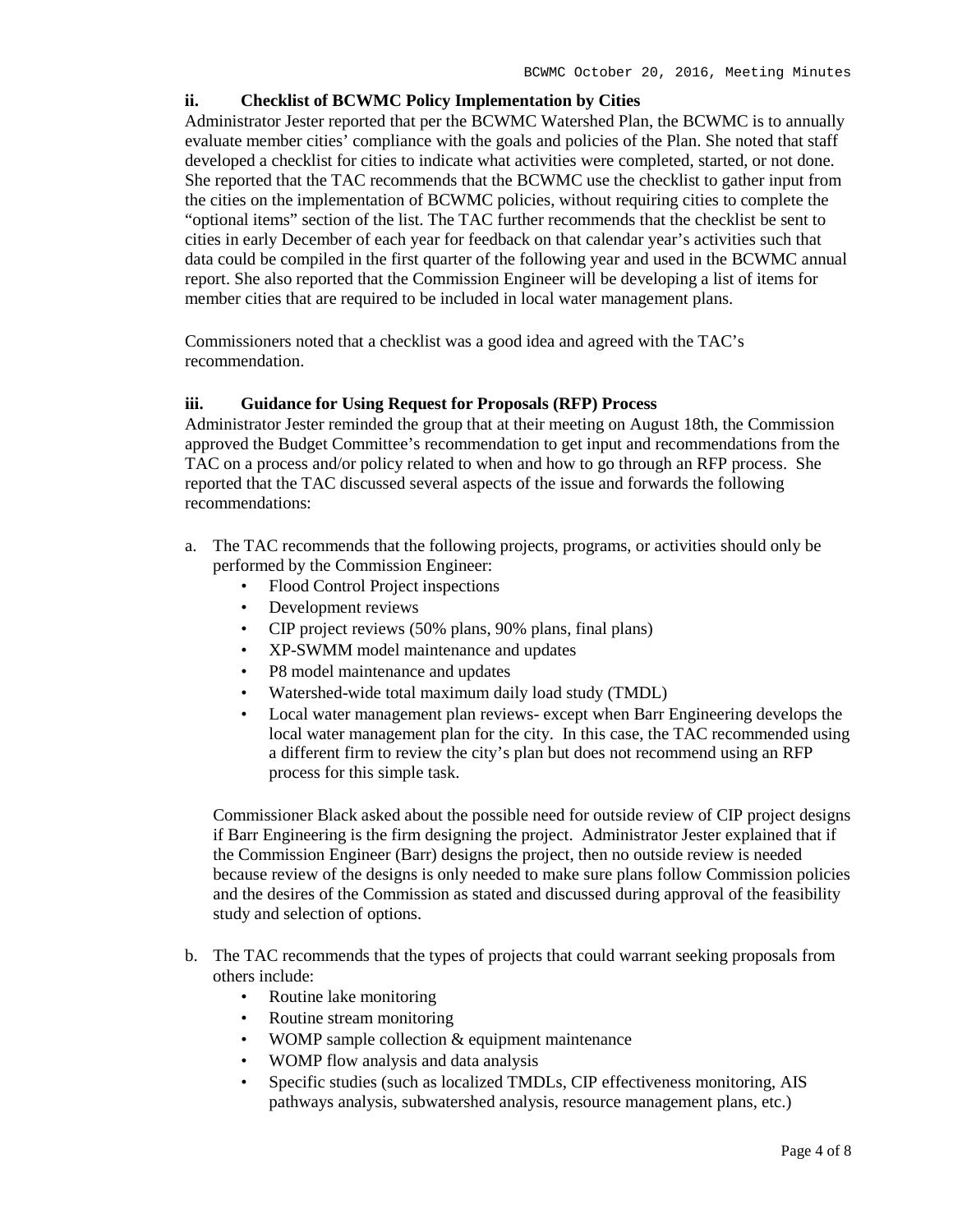The Commission agreed with this recommendation. It was also noted that it's possible that one firm could simply collect water monitoring data and the Commission Engineer could analyze the data.

- c. The TAC recommends that the Commission consider using a multi-year or automatically renewing contract for routine, annual work. Commissioner Black noted that using an autorenewing contract may be a concern because changes in prices may not be checked on a regular basis. She noted that a policy may be needed to dictate how often bids should be sought from other consultants. There was further discussion that different services may not have the same period of contract renewal, that some programs that seem routine may become un-routine, and that prices for work could be "locked in" for a certain contract duration or a certain stepped increase in prices could be agreed upon at the outset of the contract.
- d. The TAC recommends refining the water monitoring report format so that it's more succinct and useful. Administrator Jester noted that she is working with the Commission Engineer and will be working with the firm performing monitoring in 2017 to refine and overhaul the monitoring report such that it's more useful to the Commission and the public. The Commission agreed with this recommendation.
- e. The TAC recommends that a project's estimated cost not be used as a threshold to determine when to use the RFP process but to instead consider each project individually. There was discussion about the likely need for refined guidance or policy on when it's appropriate to use an RFP process, even if cost isn't the deciding factor. Commission legal counsel Gilchrist confirmed that professional services are not covered by the municipal contract law so there is no project cost threshold to which the Commission must legally seek bids because all the services contracted by the Commission are considered "professional services."

The Commission recommended that the policies of other watershed organizations could be reviewed for possible guidance on RFPs. And, it was acknowledged that the Commission could discuss and get recommendations from the TAC on a per project basis to allow flexibility in the RPF process. Alt. Commissioner Tobelmann suggested that a general framework be developed by the Administrative Services Committee to help guide the use of the RFP process.

- f. The TAC recommended that the BCWMC Administrator draft RFPs with assistance from city staff and others, as needed. The Commission agreed with this recommendation.
- g. The TAC requested that the TAC be asked to review and help refine any technical RFP before it's distributed. The Commission agreed with this recommendation.
- h. The TAC requested that the TAC be allowed to review and make recommendations on responses to RFPs for technical projects. The Commission agreed with the recommendation.

#### **iv. Engineering Pool**

Administrator Jester reported that the TAC considered and discussed the use of the Commission's Engineering Pool which currently consists of Wenck Associates, WSB & Associates, SEH & Associates, and Barr Engineering. She reported that the TAC noted that different firms have strength in different areas which is generally known by TAC members and that the TAC hoped for more flexibility in helping choose firms from which to seek proposals.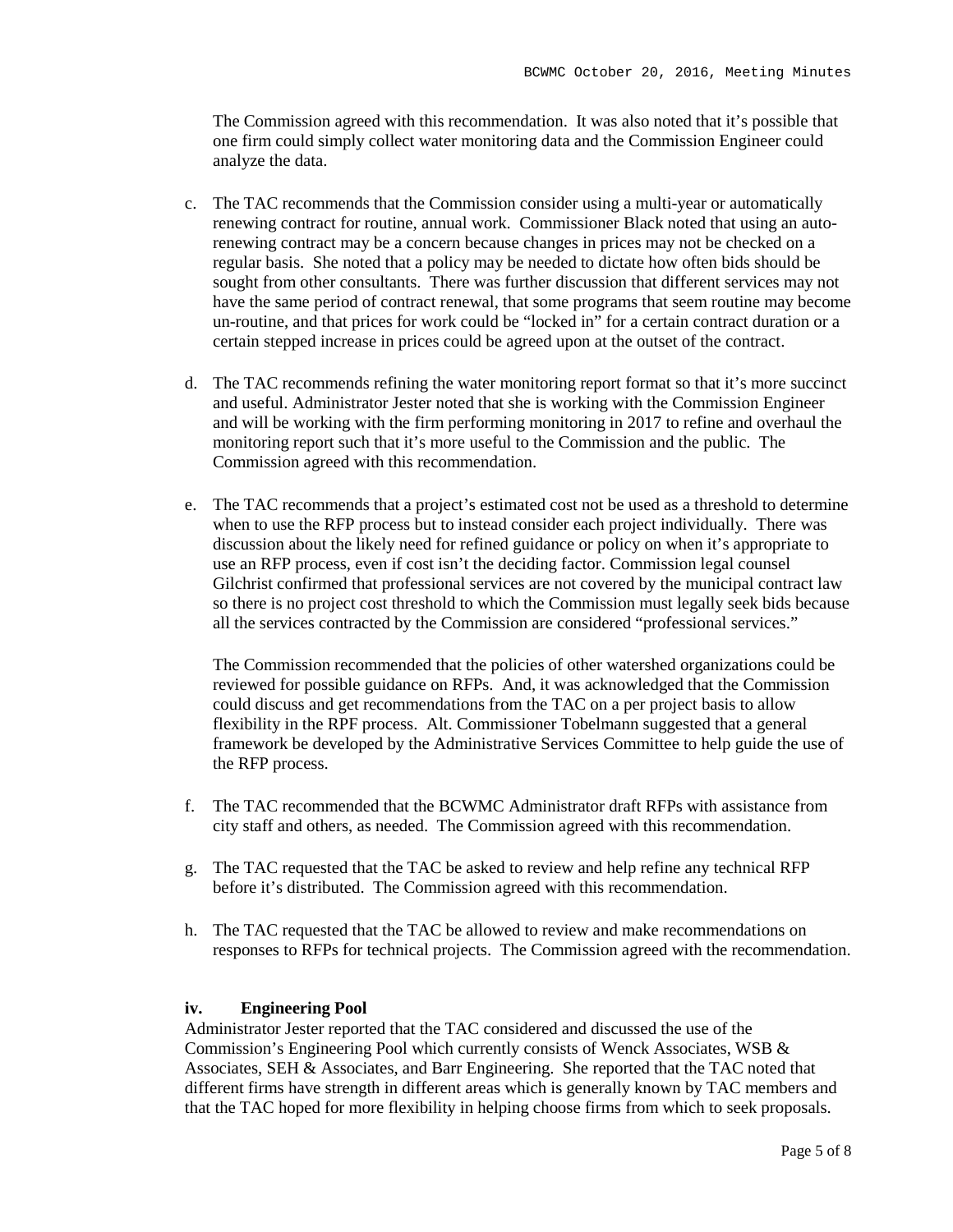She reported that the TAC recommends that the Commission end its use of an engineering pool and instead seek proposals from qualified firms on a project by project basis with input from the TAC.

There was discussion about the history of the engineering pool. Commissioners noted that it was developed as a list of already-vetted firms that could be quickly and easily considered for Commission projects. Commissioners acknowledged that it makes sense to get the right vendor for the right price which may vary widely from project to project. It was noted that new and emerging technologies may be used by some firms and not others so there is a risk of losing out on all possible technologies by using only a short list of firms. There was discussion that a strong RFP policy should be developed if there is no engineering pool and that it would not be appropriate for the same firms to be asked over and over for proposals, essentially amounting to an informal list.

Administrator Jester noted that several good firms have approached her in recent years hoping to either get into the engineering pool or be asked for proposals. There was discussion about the staff time used in administering the RFP process and time that consultants put into developing proposals. It was also acknowledged that a proposer's price (the bottom line) shouldn't be the only consideration in hiring a firm; that innovation, technical expertise, and specialization should be considered as well. The Commission agreed that "value" should be considered above "price."

Commissioners agreed with the TAC's recommendation to discontinue use of the engineering pool. Administrator Jester reported that the "feasibility study criteria" would change accordingly.

## **v. Schaper Pond Effectiveness Monitoring**

Administrator Jester reminded the Commission that at the June 28th TAC meeting, the TAC recommended using the Commission Engineer to perform the Schaper Pond effectiveness monitoring in 2017 and to use the project's remaining CIP funds. Further, she reminded the Commission that at their August 18th meeting, they approved the use of CIP funds for the study but did not assign an engineering firm nor specify a funding amount for the project. She reported that the TAC reiterates its recommendation to use the Commission Engineer for the Schaper Pond Effectiveness Monitoring Project and recommends a funding amount (not to exceed) \$44,000 to match the estimated project cost in the Commission Engineer's original proposal. There was no discussion by the Commission.

Commissioner Black moved approval of TAC recommendations  $i - iv$  except for iii(e), and directed the Administrator and appropriate committees to work on developing additional guidance for the RFP process. Commissioner Elder seconded the motion. Upon a vote the motion passed 7-0. [Cities of Golden Valley and Medicine Lake were absent from the vote.]

Mr. Oliver asked that the Commission request TAC recommendations on any draft RFP policy. Commissioners agreed.

Commissioner Black moved to approve the TAC recommendation to use the Commission Engineer for the Schaper Pond Effectiveness Monitoring Project for an amount not to exceed \$44,0000 (recommendation "v."). Commissioner Mueller seconded the motion. Upon a vote the motion passed 7-0. [Cities of Golden Valley and Medicine Lake were absent from the vote.]

Alt. Commissioner Tobelmann suggested that future CIP project budgets include effectiveness monitoring, if warranted.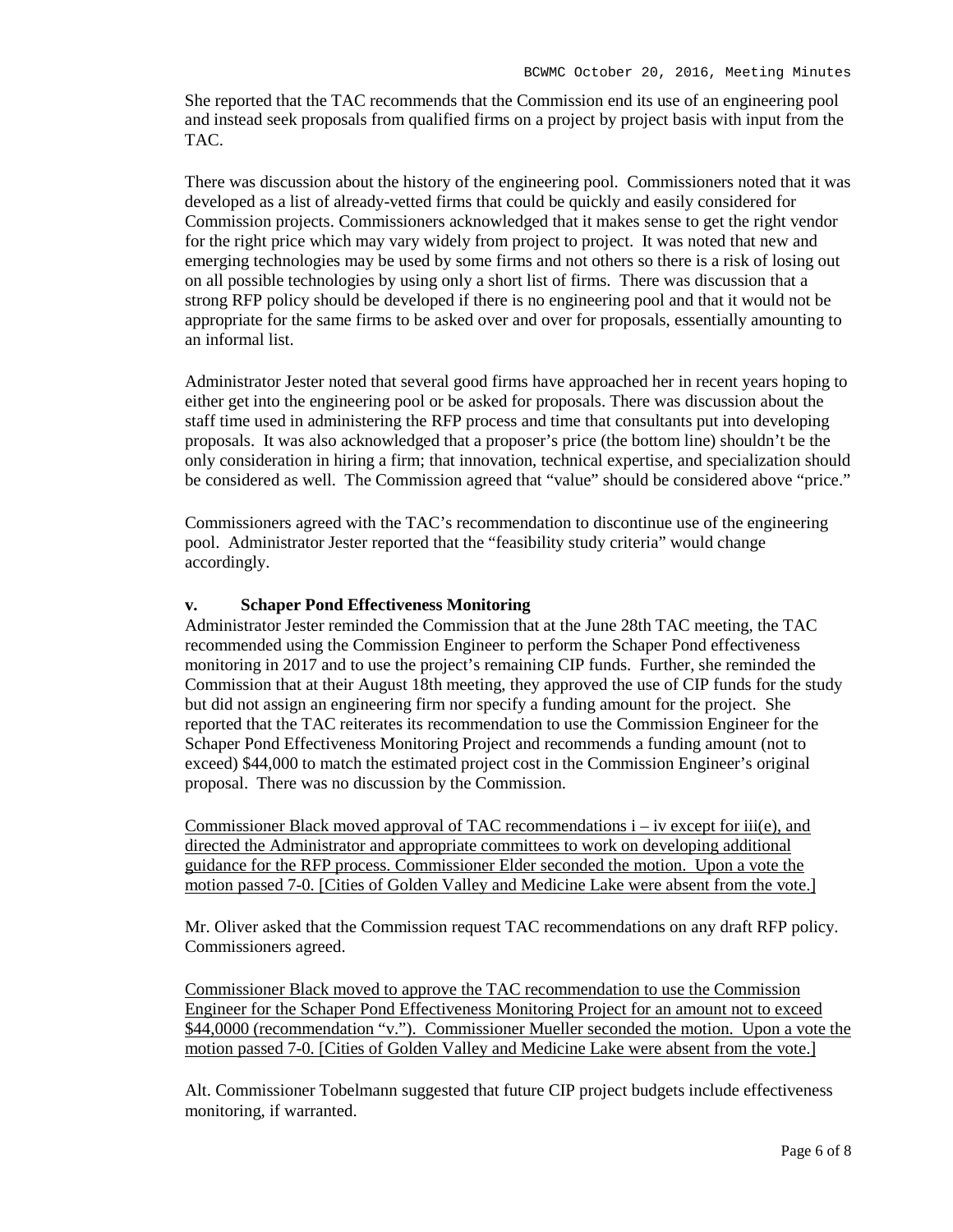## **C. Consider Request from Administrator to Attend Minnesota Association of Watershed Districts (MAWD) Annual Conference**

Administrator Jester requested approval to attend the MAWD conference December  $1 - 2$  in Alexandria, MN including the pre-conference workshop on the "Art of Facilitation" (\$85), conference registration (\$185), one night's lodging (\$99), mileage (\$154), and time attending sessions (approximately 16 hours or \$1,072) for a total of \$1,595. She noted these costs would fit within the "Administrator" budget line. She also indicated that Commissioners are able and encouraged to attend the conference and that budget remains for "Commissioner training."

Alt. Commissioner Scanlan expressed interest in attending the conference and said he would drive up and back on the same day so hotel expenses weren't necessary.

Commissioner Black indicated that conference attendance is valuable for staff to network with others and learn new best practices.

Commissioner Black moved to approve the Administrator's attendance at the MAWD conference and to reimburse Alt. Commissioner Scanlan for conference registration fees of \$185 and mileage expenses. Commissioner Elder seconded the motion. Upon a vote the motion carried 7-0. [Cities of Golden Valley and Medicine Lake were absent from the vote.]

## **6. COMMUNICATIONS**

#### **A. Administrator's Report**

Administrator Jester reminded the Commission that the November Commission meeting will be held on Wednesday the  $16<sup>th</sup>$ . She also reported that she received thank you notes from several students who attended the Children's Water Festival. Commissioner Black asked that the notes be scanned and emailed to Commissioners.

#### **B. Chair**

Chair de Lambert reported that the Great River Greening event at Westwood Hills Nature Center was a successful event that provided him and Commissioners Black and Mueller with a good opportunity to talk with the group about the Commission and water quality, in general.

Chair de Lambert also reported that the Water Resources Conference was well attended, very organized, and a very good event.

## **C. Commissioners**

Alt. Commissioner Goddard reported that she, Commissioner Welch, and Administrator Jester met with a development company (Wellington) who is currently planning redevelopment in a four-acre area and envisioning large scale redevelopment throughout the Bassett Creek valley in Minneapolis. She reported that Wellington was hoping the Commission could be a neutral convener or facilitator of stakeholders in the area and that regional stormwater management, improvements in natural resource amenities, and improved community vitality would be an ultimate outcome of redevelopment in the area. She noted that more information and/or specific requests may come to the Commission in the future.